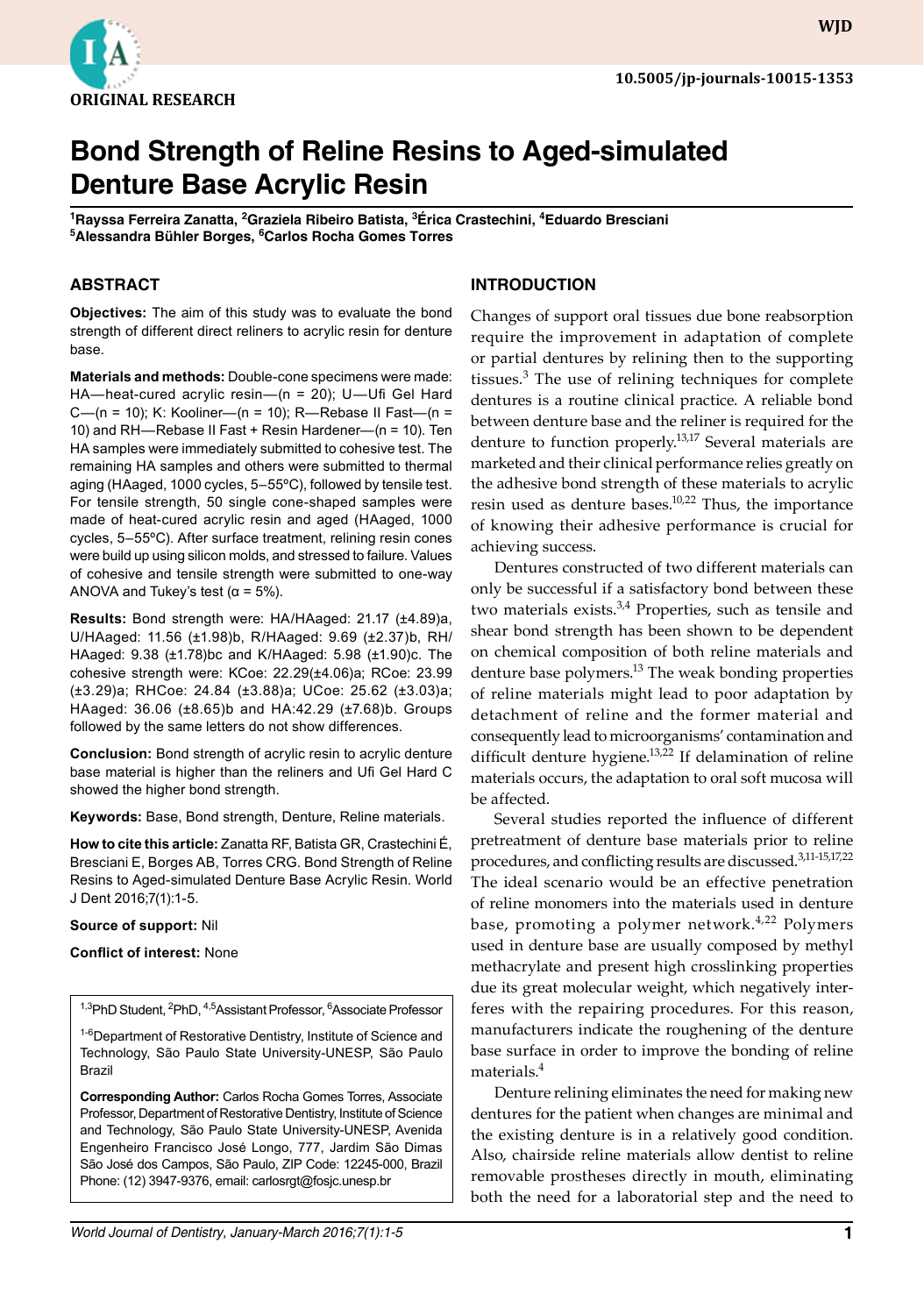leave the patient without the prosthesis for some days. However, the efficiency of the adhesion between this relining materials and the acrylic resin of dentures are questioned. So, the aim of the present study was to assess the tensile bond strength of several commercial brands of reline materials to age-induced thermoactivated acrylic resin, and to compare the obtained values to the cohesive strength of the materials.

#### **MATERIALS AND METHODS**

#### **Measurement of Cohesive Strength**

The cohesive strength of the acrylic resin and different relining materials was evaluated using 60 double coneshaped specimens, which were prepared using a silicon mold. The cones were made using one of the four different materials: Heat-cured acrylic resin (Clássico, São Paulo, Brazil) (n = 20); Ufi Gel Hard C (Voco, Cuxhaven, Germany) (n = 10); Kooliner (GC America Inc, Alsip, IL, USA) (n = 10) and Rebase II Fast (Tokuyama Dental Corp., Tokyo, Japan)  $(n = 20)$ . For the Rebase material, half of the samples were submitted to the optional hardener treatment recommended by the manufacturer. The hardener was used to improve material hardness and polishing, and was used mixing the powder in 200 ml of water, and then immersing the samples in it for 3 minutes. The information about the materials tested is presented on Table 1. The materials were mixed according to the manufacturer's instructions and heated or self-cured. All samples were kept immersed in deionized water at 37°C for 7 days to allow the chemical cure to be completed.

After this time, for the heat-cured acrylic resin (Clássico), half of the specimens (n = 10) were immediately submitted to tensile test in order to evaluate the cohesive strength of a new material. The other half  $(n = 10)$  of this group and the other relining groups were submitted to

thermal cycling to simulate the aging that occurs inside the oral cavity. It was performed 1000 thermal cycles, with the temperatures changing from 5ºC to 55ºC, using a cycling machine (ER37000, Erios, São Paulo, Brazil). After that, all samples were submitted to tensile test using a universal testing machine (DL—200MF, EMIC, São José dos Pinhais, PR, Brazil), at a crosshead speed of 1 mm/ min and load cell of 10 kgf (Fig. 1).

#### **Bond Strength Measurement**

Forty simple cone-shaped samples were prepared with heat-cured acrylic resin (Clássico) and immersed in deionized water at 37°C for 7 days. After that they were submitted to artificial aging using thermal cycling, in order to simulate an old denture over which the new reline material would be applied. The top part of each cone was gently abraded with a cylindrical diamond bur (PM 700, KG Sorensen, Cotia, São Paulo, Brazil) in a low speed handpiece and the surface was chemically treated according to the recommendations of each manufacturer (Table 1). The acrylic-aged simple cone was positioned in a silicone matrix, and a second cone was build up over the first using the same relining materials tested for cohesive strength (Table 1). The samples were immersed in deionized water at 37°C for 7 days and submitted to tensile test (Fig. 2).

# **STATISTICAL ANALYSIS**

The data of cohesive strength for the different materials and the results of bond strength for the relining materials were analyzed independently using one-way analysis of variance (ANOVA) and Tukey's test. The data of bond strength was compared with the cohesive strength of aged acrylic resin (control) using Dunnett's test. A significance level of 5% was adopted.

| Table 1: Name, Composition, recommended surface treatment and application form of all materials tested |  |
|--------------------------------------------------------------------------------------------------------|--|
|--------------------------------------------------------------------------------------------------------|--|

| Material (Manufacturer)                                  | Composition/Surface treatment                                                                            |
|----------------------------------------------------------|----------------------------------------------------------------------------------------------------------|
| Acrylic Resin (Clássico, Brazil)                         | Composition: Powder—monomer of methyl methacrylate. Liquid: Polymer of methyl<br>methacrylate            |
|                                                          | Surface treatment: Roughen areas to be relined with a proper bur                                         |
| Ufi Gel Hard C (Voco, Cuxhaven, Germany)                 | Composition: Powder—PEMA. Liquid: BPO (catalyst), 1,6-HDMA and acetone (adhesive).                       |
|                                                          | Surface treatment: Roughen areas to be relined with a proper bur and application of<br>specific adhesive |
| Kooliner (GC America Inc. Alsip. IL, USA)                | Composition: Powder-PEMA. Liquid: IBMA                                                                   |
|                                                          | Surface treatment: Roughen areas to be relined with a proper bur                                         |
| Rebase II Fast* (Tokuyama Dental Corp.,<br>Tokyo, Japan) | Composition: Powder-PEMA. Liquid: MAOP, 1,6-HDMA, AAEM and 1,9-nonanediol<br>dimethacrylate              |
|                                                          | Surface treatment: Roughen areas to be relined with a proper bur and application of<br>specific adhesive |

\* The Hardener can be used to improve material hardness and polishing. In this case the Hardener powder is mixture in 200 ml of water and the denture immersed in it for 3 minutes; PEMA: Poly (ethyl methacrylate); BPO: Benzoyl peroxide; 1,6-HDMA: 1,6-hexanediol dimethacrylate; IBMA: Isobutyl methacrylate; MAOP: Beta-methacryloyl oxyethyl propionate; AAEM: 2-acetoacetoxy (ethyl) methacrylate

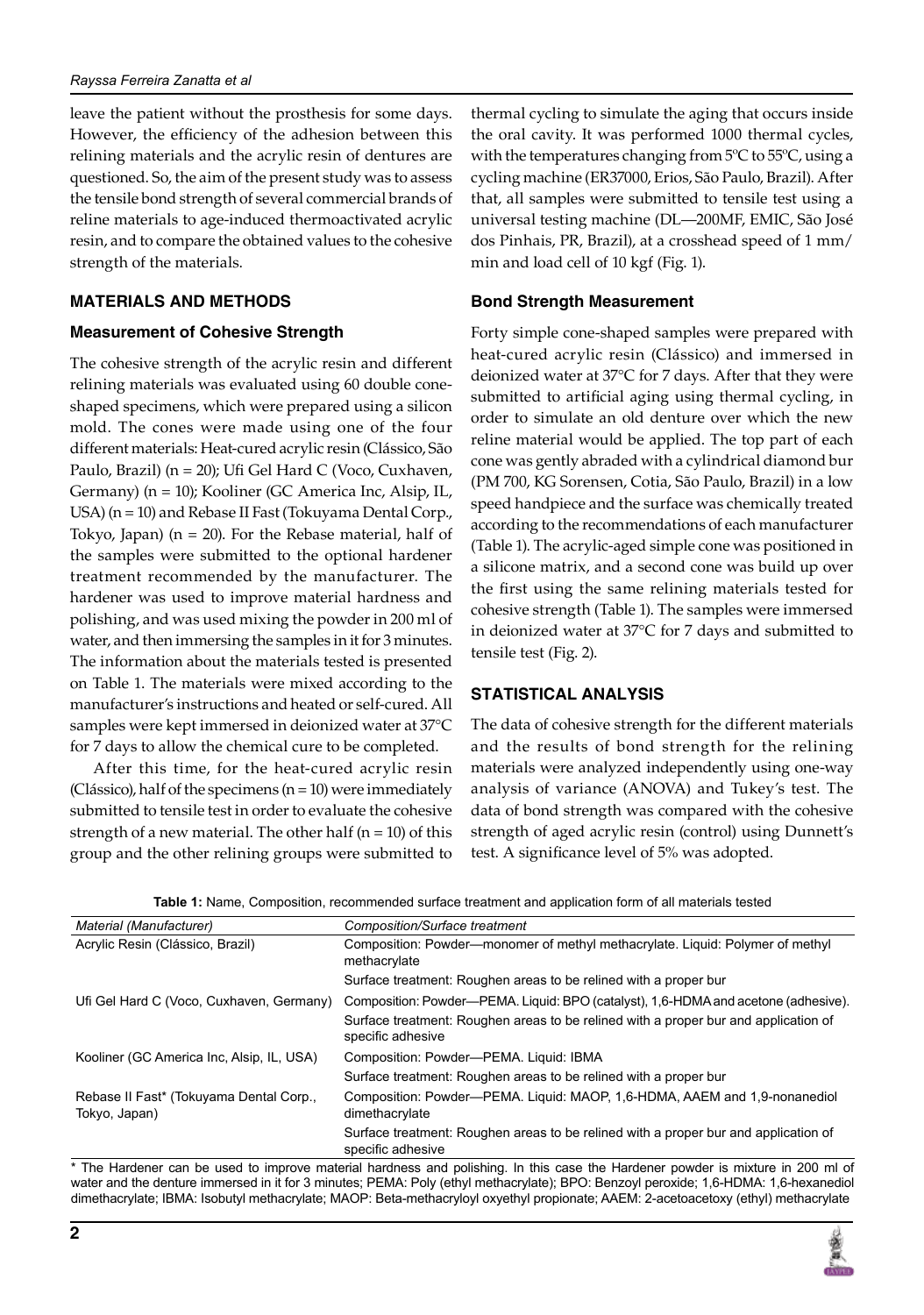*Bond Strength of Reline Resins to Aged-Simulated Denture Base Acrylic Resin*



**Fig. 1:** Group division and a schematic drawing of the cones used to in the tensile test

#### **RESULTS**

The results of one-way ANOVA for cohesive groups showed statistically significant differences ( $p = 0.00$ ,  $F = 2.06$ , df = 5). The means of cohesive strength and the results of Tukey´s test can be seen at Table 2. The results at Table 2 showed that the cohesive strength of acrylic resin was greater than the other materials. Although the thermal cycling reduced the cohesive strength of acrylic resin, this reduction was not statistically significant. The cohesive strengths of the relining materials were not statistically different.

The results of one-way ANOVA for bond strength of relining material to aged acrylic showed statistically significant differences ( $p < 0.0001$ ,  $F = 40.96$ , df = 4). The means of bond strength and the results of Tukey's test can be seen at Table 3.

**Table 2:** Means and standard deviation of cohesive strength for all materials

| Groups              | Mean<br>(MPa) | SD   | Homogeneous<br>sets* |
|---------------------|---------------|------|----------------------|
|                     |               |      |                      |
| Kooliner            | 22.29         | 4.06 | a                    |
| Rebase II           | 23.99         | 3.29 | a                    |
| Rebase II + hardner | 24.84         | 3.88 | a                    |
| Ufi Gel Hard C      | 25.62         | 3.03 | a                    |
| Acrylic cycled      | 36.06         | 8.65 | b                    |
| Acrylic noncycled   | 42.29         | 7.68 | b                    |

\*Groups followed by the same letter do no present significant differences

**Table 3:** Means and standard deviation of bond strength for relining materials bonded to acrylic resin

| Groups               | Mean<br>(Mpa) | SD   | Homogeneous<br>sets* |
|----------------------|---------------|------|----------------------|
| Acrylic cycled + A   | 21.17         | 4.89 | a                    |
| Ufi Gel Hard $C + A$ | 11.56         | 1.98 | h                    |
| Rebase $II + A$      | 9.69          | 2.37 | h                    |
| Rebase $II + A/H$    | 9.38          | 1.78 | bc                   |
| Kooliner $+A$        | 5.98          | 1.90 | c                    |

\*Groups followed by the same letter do not present significant differences; A: acrylic resin

World Journal of Dentistry, January-March 2016;7(1):1-5 **3**



**Fig. 2:** Groups' division and the schematic drawing for the tensile test

The results showed that the bond strength of aged acrylic to acrylic relining was higher than to the other relining materials. The Kooliner reline showed smaller bond strength in relation to the other materials tested. Dunnett's test showed that all relining material had significantly smaller bond strength to aged acrylic that the cohesive strength of aged acrylic  $(p < 0.0001)$ . The comparison between the tensile strength means for cohesive and bonded groups can be seen in the Graph 1.

#### **DISCUSSION**

Bond strengths of autopolymerizing resin to denturebase resin are influenced by resin composition, surface treatment and thermal cycling.<sup>13,14,19</sup> Regarding composition, the hard denture relining materials tested



**Graph 1:** Cohesive and tensile bond strength means for all groups tested (A—cohesive strength of acrylic resin; A/C—cohesive strength of acrylic resin cycled; UG—cohesive strength of Ufi Gel Hard C; KL—cohesive strength of Kooliner; RB—cohesive strength of Rebase II; RB/H—cohesive strength of Rebase II with hardener; A + A—tensile bond strength of acrylic resin with acrylic resin; UF + A—tensile bond strength of Ufi Gel Hard C with acrylic resin; KL + A—tensile bond strength of Kooliner with acrylic resin; RB + A-tensile bond strength of Rebase II with acrylic resin; RB + A/H—tensile bond strength of Rebase II plus hardener with acrylic resin)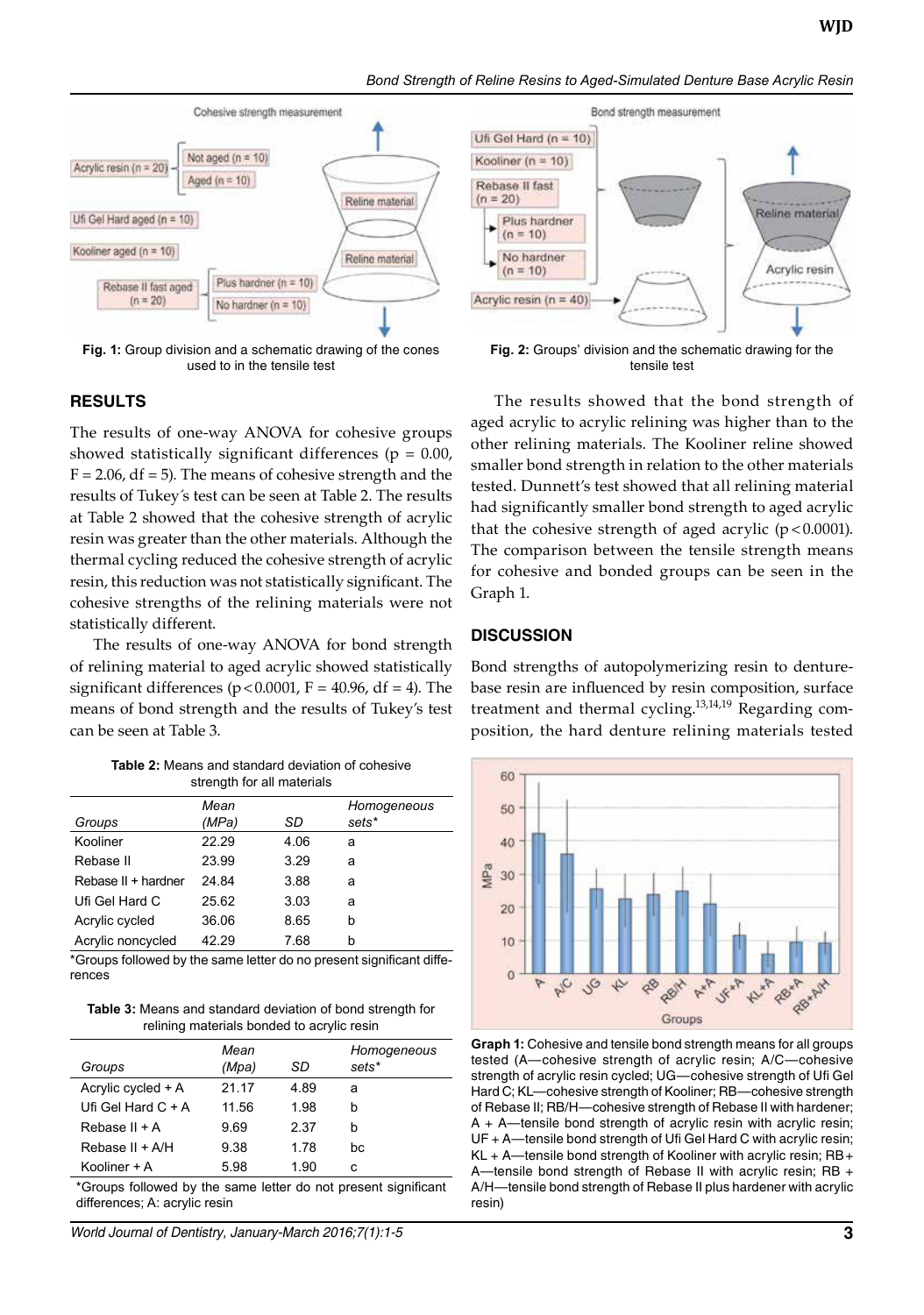contains in its formulation (Table 1) a variety of methacrylate monomers instead of the simple methyl methacrylate found in the acrylic resin.

Bonding between reline materials and denture resin base (acrylic resin) is established at the interface where the two materials intermix.<sup>13,19</sup> Studies showed that the comparison between conventional polymers based on methyl methacrylate and highly cross-linked reline resins is usually not effective due to low penetration of the monomers with relatively greater molecular weight into the denture base.<sup>4</sup> That might be caused by the inefficiency of some surface treatments. Manufacturers usually recommend mechanical roughening of the surface of the denture base or the application of proper and specific bonding agents before relining. $^{22}$ 

The reline resins Ufi Gel Hard and Rebase II Fast have proper and specific bonding agents supplied by the manufacturers. These bonding agents usually contain solvents and/or monomers,<sup>18</sup> responsible to dissolve the surface of the denture base and promote penetration of the reline acrylic resin into the denture base resin, resulting in the formation of a mixed layer of reline acrylic resin and denture base resin.<sup>18</sup> Although compared with the control group (acrylic resin with acrylic resin) both of these materials had a worse behavior, they presented similar bond strength results when associated with aged acrylic resin.

On the other hand, Kooliner has in its composition IBMA (Isobutyl methacrylate) without a cross-linking agent (specific adhesive).<sup>5</sup> This substance is the responsible to soften the denture base, but due its large size, does not penetrate the denture base properly. That might be the cause of the worse behavior of Kooliner presented in this study, corroborating with previous ones.<sup>1,13,21</sup>

Thermocycling was used as an accelerated aging test to evaluate the influence of time over the materials, and the results after thermocycling might be more significant when considering the situation of a removable denture in the oral cavity.<sup>23</sup> Also, the constantly ingestion of hot and cold liquids and food lead to variations inside the mouth.<sup>7,21</sup> The heat stress may increase water sorption because of an extension of the distance between the polymer chains, reducing mechanical properties of the materials, and the wet environment may cause degradation of the denture polymers. $2,21$ 

In this study, thermocycling did not seem to influence the acrylic resin group, as both groups (with and without thermocycling) present similar results. That might have happened due the low number of cycles performed (1000). It is estimated that a person performs 10000 thermal cycles in a year, $9$  however, there is no consensus about the amount of cycles and the time that it represents in years and studies using less cycles than 10000 is easily

found.<sup>6,8,20</sup> A more important observation found in these studies is that the bond strength of the reline materials thermocycled is usually lower, being this a useful tool to simulate the behavior of materials inside oral cavity.

According to the current literature, there is no general agreement about a test method to be used for evaluating the bond strength of hard relining materials.<sup>13,16</sup> Both cohesive strength between same materials and bond strength between acrylic resin and the reline materials where perform using tensile test which applies a simple tensile load to the interface reline denture. This test is used by many investigators and is considered to be better than shear tests load, due to the efforts that the polymer interface is subjected clinically.16,17

Regarding all limitations of the study, although all reline materials tested presented similar cohesive strength, they were all lower than acrylic resin with and without thermocycling. Also, all materials had a worse performance in bond strength than acrylic resin bonded to aged-acrylic resin. So, it might be highlighted that the reline materials tested are still inferior to acrylic resin. Studies must be conducted in order to achieve better bonding agents with better ability to establish an interface between denture resin bases and reline material, where the two materials can properly intermix.

# **CONCLUSION**

It was concluded that the cohesive strength of acrylic resin is higher than the relining material. The bond strength of a relining with acrylic resin to acrylic denture base material is higher than the other relining material. The bond strength of Ufi Gel Hard C and Rebase is higher than Kooliner.

# **REFERENCES**

- 1. Ahmad F, Dent M, Yunus N. Shear bond strength of two chemically different denture base polymers to reline materials. J Prosthodont 2009;18(7):596-602.
- 2. Archadian N, Kawano F, Ohguri T, Ichikawa T, Matsumoto N. Flexural strength of rebased denture polymers. J Oral Rehabil 2000;27(8):690-696.
- 3. Aydin AK, Terzioglu H, Akinay AE, Ulubayram K, Hasirci N. Bond strength and failure analysis of lining materials to denture resin. Dent Mater 1999;15(3):211-218.
- 4. Azevedo A, Machado AL, Giampaolo ET, Pavarina AC, Vergani CE. The effect of water immersion on the shear bond strength between chairside reline and denture base acrylic resins. J Prosthodont 2007;16(4):255-262.
- 5. Azevedo A, Machado AL, Vergani CE, Giampaolo ET, Pavarina AC. Hardness of denture base and hard chair-side reline acrylic resins. J Appl Oral Sci 2005;13(3):291-295.
- 6. Barbosa DB, Barao VA, Monteiro DR, Compagnoni MA, Marra J. Bond strength of denture teeth to acrylic resin: effect of thermocycling and polymerisation methods. Gerodontol 2008;25(4):237-244.